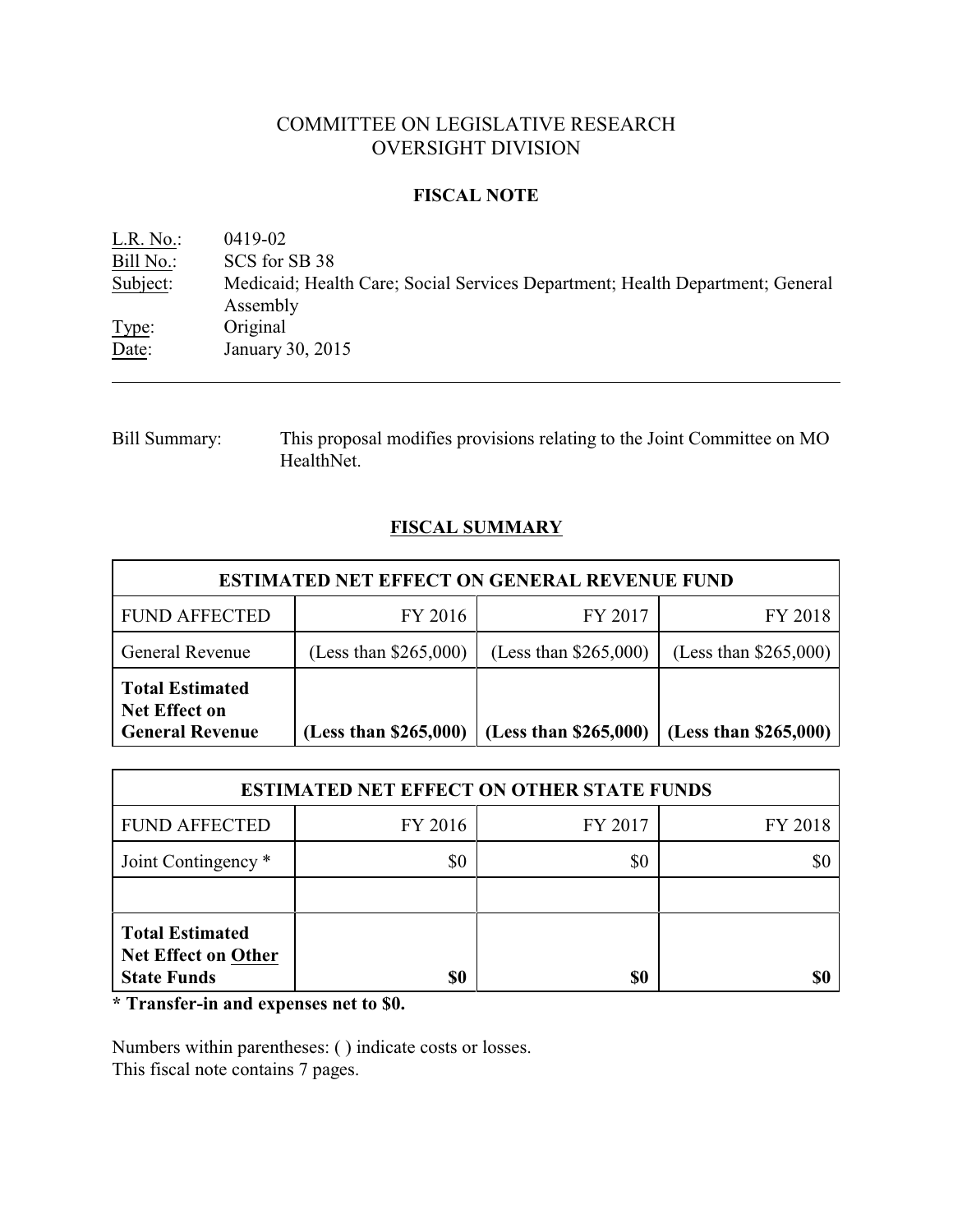L.R. No. 0419-02 Bill No. SCS for SB 38 Page 2 of 7 January 30, 2015

| <b>ESTIMATED NET EFFECT ON FEDERAL FUNDS</b>       |         |         |         |  |
|----------------------------------------------------|---------|---------|---------|--|
| <b>FUND AFFECTED</b>                               | FY 2016 | FY 2017 | FY 2018 |  |
|                                                    |         |         |         |  |
|                                                    |         |         |         |  |
| <b>Total Estimated</b><br><b>Net Effect on All</b> |         |         |         |  |
| <b>Federal Funds</b>                               | \$0     | \$0     |         |  |

| <b>ESTIMATED NET EFFECT ON FULL TIME EQUIVALENT (FTE)</b>    |         |         |         |  |
|--------------------------------------------------------------|---------|---------|---------|--|
| <b>FUND AFFECTED</b>                                         | FY 2016 | FY 2017 | FY 2018 |  |
|                                                              |         |         |         |  |
|                                                              |         |         |         |  |
| <b>Total Estimated</b><br><b>Net Effect on</b><br><b>FTE</b> |         |         |         |  |

 $\boxtimes$  Estimated Net Effect (expenditures or reduced revenues) expected to exceed \$100,000 in any of the three fiscal years after implementation of the act.

| <b>ESTIMATED NET EFFECT ON LOCAL FUNDS</b> |         |         |         |  |
|--------------------------------------------|---------|---------|---------|--|
| <b>FUND AFFECTED</b>                       | FY 2016 | FY 2017 | FY 2018 |  |
| Local Government                           | \$0     | \$0     | \$0     |  |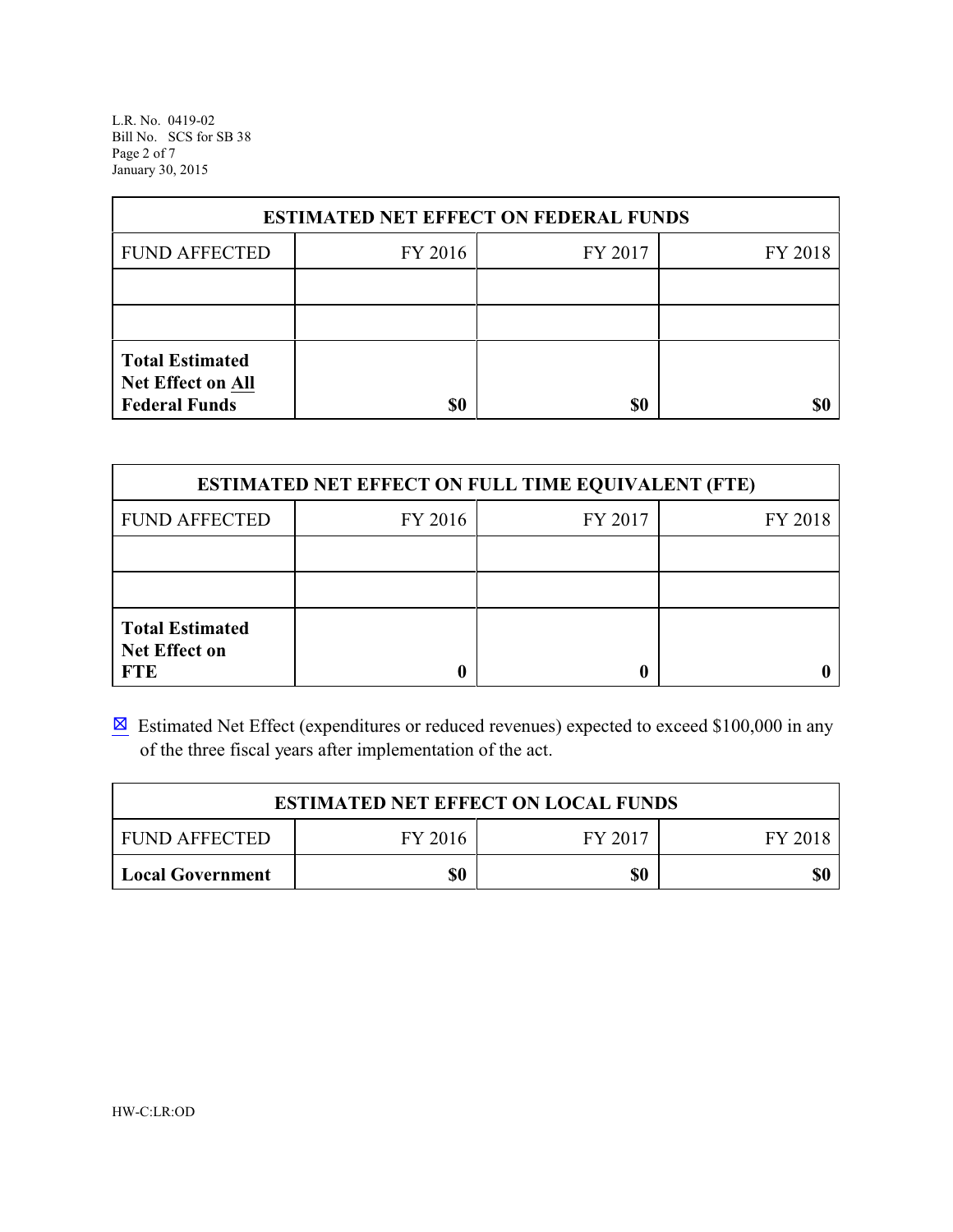L.R. No. 0419-02 Bill No. SCS for SB 38 Page 3 of 7 January 30, 2015

# **FISCAL ANALYSIS**

## ASSUMPTION

#### §208.952 - Joint Committee on MO HealthNet

Officials from the **Missouri Senate** state the proposal will have no fiscal impact to the Missouri Senate. However, the language of the proposal establishing a joint committee to study Medicaid issues will likely have a fiscal impact ranging from \$75,000 to \$165,000. This estimate is based on current appropriations (rounded) for the Joint Committees of: Education, \$75,000; Administrative Rules, \$124,000; and Retirement Systems, \$165,000. Costs of employment or consulting contracts to investigate MO HealthNet will depend on the area of specialization needed to complete the project. Also, actuarial services and/or economic forecasting for recipient demographics can range greatly; however, contract costs are likely to be less than \$100,000 annually.

**Oversight** will show a transfer of funds from the General Revenue Fund to the Joint Contingency Fund in an amount of "less than \$265,000" annually to cover the expenses of the Joint Committee on MO HealthNet and the contract/consulting costs to investigate MO HealthNet. Oversight assumes expenditures will equal funds transferred-in and will net to \$0.

Officials from **Department of Elementary and Secondary Education (DESE)** state, depending on the actions of the committee, there could be a cost to the department.

DESE will have access to some state information through the MO Health Information Network exchange. However, DESE does not collect the data required through this proposal, especially at the district level. DESE can capture districts' Medicaid revenue at the end of the year through the Annual Secretary of the Board Report (ASBR), but it has no way to project future costs and growth for each school. Costs are unknown.

**Oversight** assumes MO HealthNet growth projections, including enrollment growth categorized by population and geographic area will be primarily the responsibility of the Department of Social Services and DESE will have minimal costs associated with this provision of the proposal.

For the purpose of this proposed legislation, officials from the **Office of State Public Defender (SPD)** cannot assume that existing staff will provide competent, effective representation for any new cases where indigent persons are charged with the proposed new crime of providing false information to the Joint Committee on MO HealthNet, a new Class A misdemeanor.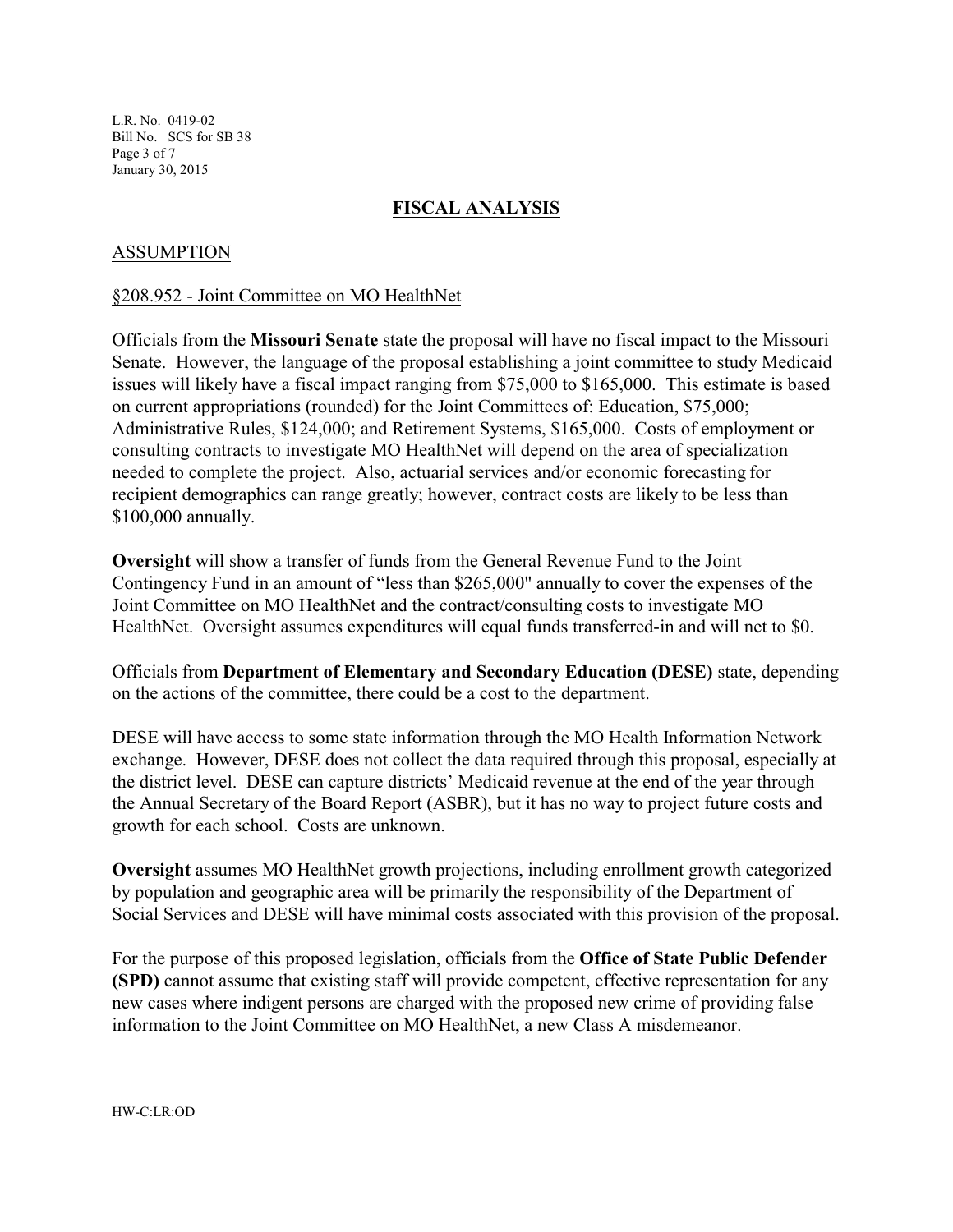L.R. No. 0419-02 Bill No. SCS for SB 38 Page 4 of 7 January 30, 2015

#### ASSUMPTION (continued)

While the number of new cases (or cases with increased penalties) may be too few or uncertain to request additional funding for this specific bill, the SPD will continue to request sufficient appropriations to provide effective representation in all cases.

**Oversight** assumes the SPD can absorb the additional caseload that may result from this proposal.

Officials from the **Missouri Office of Prosecution Services (MOPS)** assume the proposal will have no measurable impact to MOPS.

Officials from the **Department of Corrections (DOC)** state penalty provisions for violations, the component of the proposal to have a potential fiscal impact for DOC, is for a class A misdemeanor. The DOC would not supervise these class A misdemeanor cases. Therefore, this proposal, as written, would have no fiscal impact on the DOC.

Officials from the **Department of Health and Senior Services**, the **Department of Insurance, Financial Institutions and Professional Registration**, the **Department of Mental Health**, the **Department of Social Services** and the **Office of State Courts Administrator** each assume the proposal would not fiscally impact their respective agencies.

Officials from the **Missouri House of Representatives (MHR)** did not respond to **Oversight's** request for a statement of fiscal impact. However, in response to the previous version of this proposal, the MHR stated the bill provides that expenses will be paid from the Joint Contingent Fund **or** the House and Senate Contingent Funds until an appropriation is made. For fiscal note purposes, the MHR assumes they would be responsible for half of the cost for staff, (estimated at \$125,000), half of the cost for equipment and expense (estimated at \$125,000), and committee member expenses of \$6,000 (10 members X 3 meetings per year X \$200 per member) for the Joint Committee on MO HealthNet. Therefore, the MHR assumes it could be responsible for approximately  $$128,000$  ( $$125,000$  staff +  $$125,000$  E&E +  $$6,000$  member expenses =  $$256,000/2 = $128,000$ .

**Oversight** notes 208.952.3 of the proposal provides that the committee will meet "at least twice per year" and will not adjust MHR's estimate of expenses for three (3) meetings per year as it is not a significant amount (\$2,000). Expenses proposed by the MHR appear to be in line with information provided by the Senate. Oversight will use the information provided by the Senate because of the costs provided for several joint committees and the inclusion of potential employment/contract costs. Oversight further assumes an appropriation will be made for the Joint Contingency Fund.

HW-C:LR:OD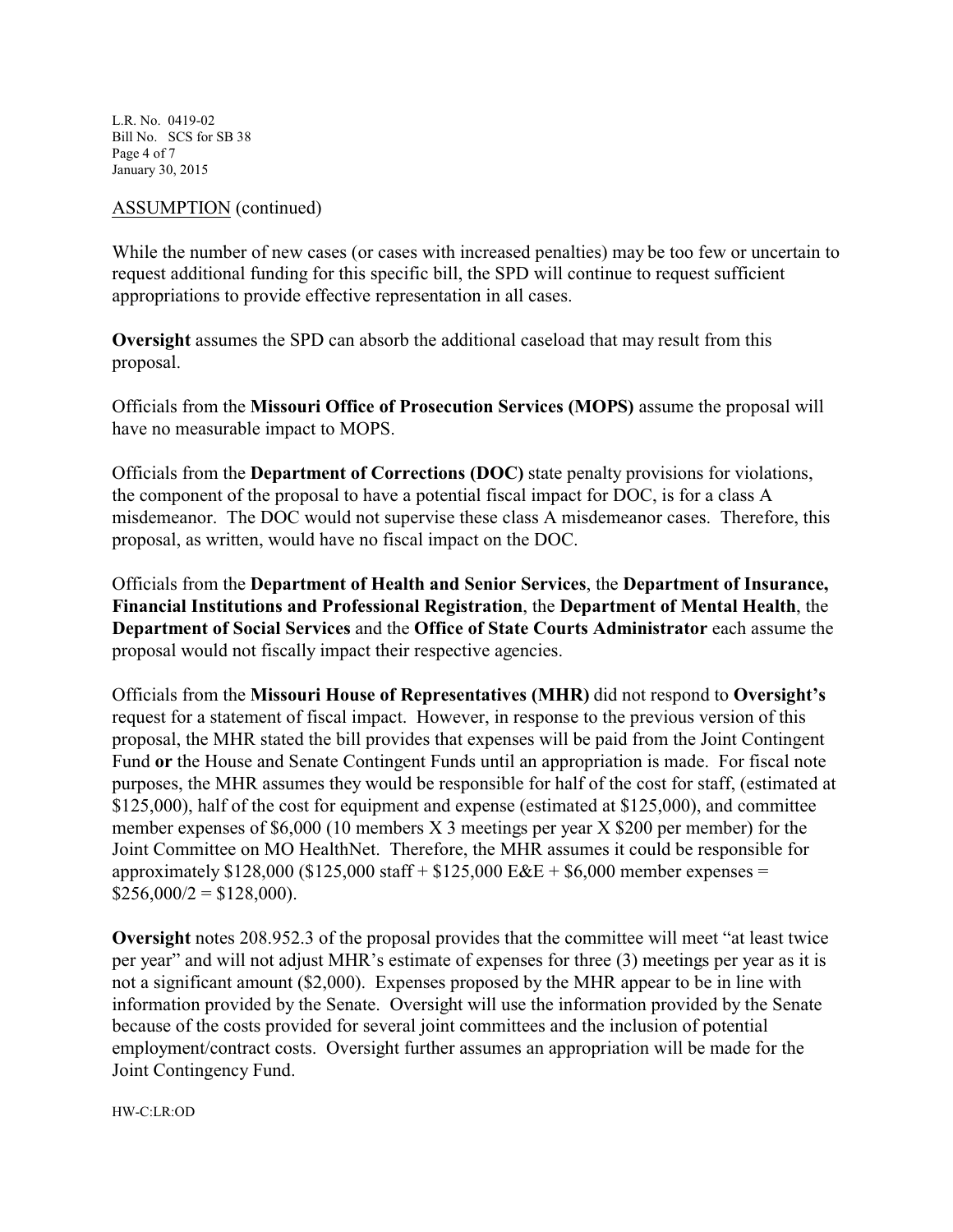L.R. No. 0419-02 Bill No. SCS for SB 38 Page 5 of 7 January 30, 2015

| FISCAL IMPACT - State Government                                                                                                               | FY 2016<br>$(10 \text{ Mo.})$   | FY 2017                  | FY 2018                         |
|------------------------------------------------------------------------------------------------------------------------------------------------|---------------------------------|--------------------------|---------------------------------|
| <b>GENERAL REVENUE FUND</b>                                                                                                                    |                                 |                          |                                 |
| Transfer-out from General Revenue to<br>Joint Contingency Fund<br>Transfer for expenses associated with<br>the Joint Committee on MO HealthNet | (Less than<br>\$265,000         | (Less than<br>\$265,000) | (Less than<br>\$265,000         |
| $(\$208.952)$                                                                                                                                  |                                 |                          |                                 |
| <b>ESTIMATED NET EFFECT ON THE</b><br><b>GENERAL REVENUE FUND</b>                                                                              | (Less than<br><u>\$265,000)</u> | (Less than<br>\$265,000) | (Less than<br><u>\$265,000)</u> |
| <b>JOINT CONTINGENCY FUND</b>                                                                                                                  |                                 |                          |                                 |
| Transfer-in from General Revenue Fund<br>Transfer-in to cover expenses of the<br>Joint Committee on MO HealthNet<br>$(\$208.952)$              | Less than<br>\$265,000          | Less than<br>\$265,000   | Less than<br>\$265,000          |
| Costs - Joint Committee on MO<br>HealthNet<br>Expenses related to monitoring and                                                               |                                 |                          |                                 |
| reviewing information related to the MO<br>HealthNet program(§208.952)                                                                         | (Less than<br>\$265,000)        | (Less than<br>\$265,000  | (Less than<br>\$265,000         |
| <b>ESTIMATED NET EFFECT ON THE</b><br><b>JOINT CONTINGENCY FUND</b>                                                                            | <u>\$0</u>                      | <u>\$0</u>               | <u>\$0</u>                      |
| FISCAL IMPACT - Local Government                                                                                                               | FY 2016<br>$(10 \text{ Mo.})$   | FY 2017                  | FY 2018                         |
|                                                                                                                                                | <u>\$0</u>                      | <u>\$0</u>               | <u>\$0</u>                      |

# FISCAL IMPACT - Small Business

No direct fiscal impact to small businesses would be expected as a result of this proposal.

HW-C:LR:OD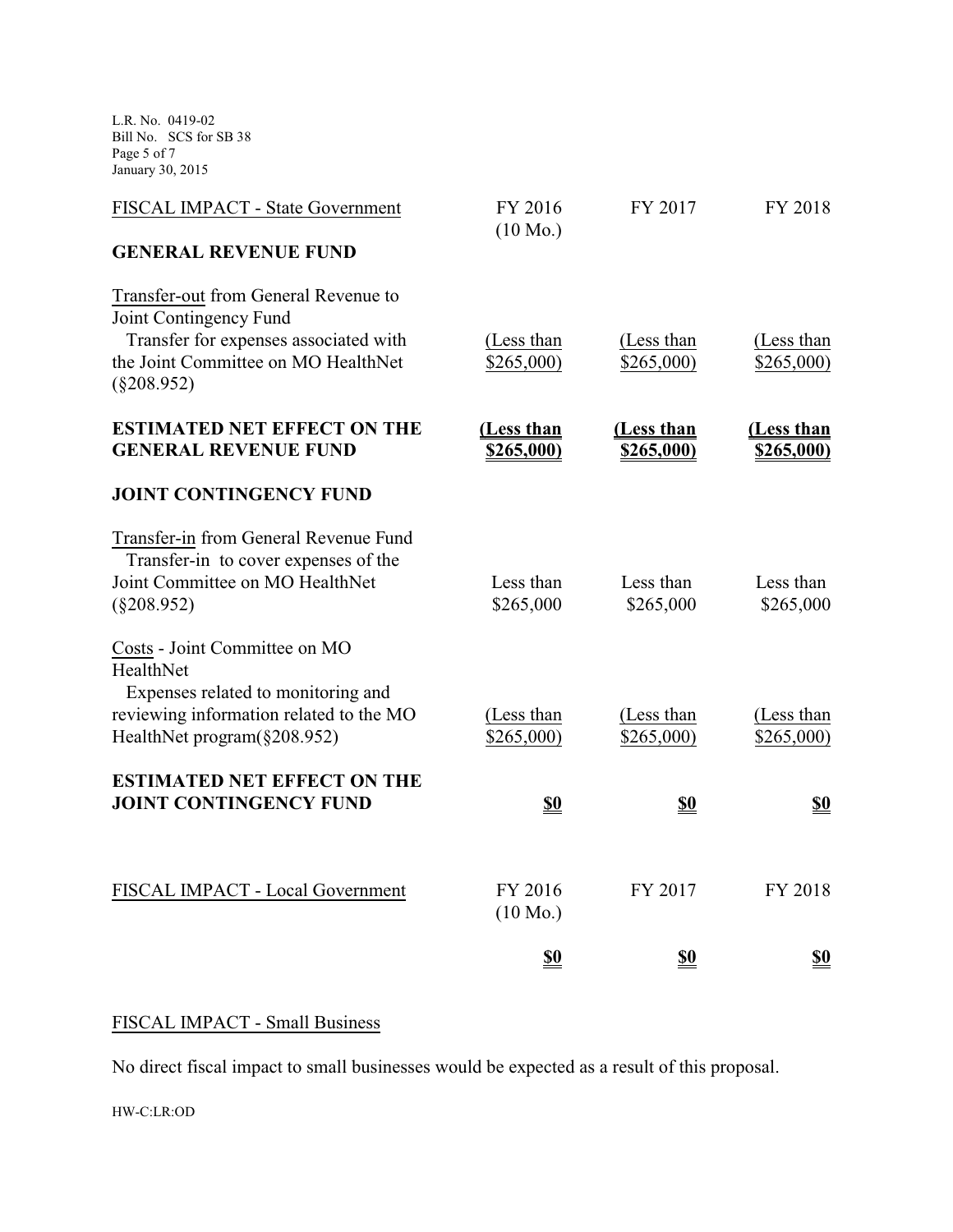L.R. No. 0419-02 Bill No. SCS for SB 38 Page 6 of 7 January 30, 2015

#### FISCAL DESCRIPTION

This proposal amends the Joint Committee on MO HealthNet to have as its purpose of study the efficacy of the program as well as the resources needed to continue and improve the MO HealthNet program over time. The committee shall receive and obtain information from the departments of Social Services, Mental Health, Health and Senior Services and Elementary and Secondary Education as applicable, regarding the projected budget of the entire MO HealthNet program including projected MO HealthNet enrollment growth, categorized by population and geographic area.

The committee shall meet at least twice a year and shall provide public notice of such meetings thirty days in advance. The committee is authorized to hire an employee or enter into employment contracts. The compensation of such personnel and the expenses of the committee. The committee may also hire or contract for an executive director to conduct investigations to fulfill the duties of the committee.

This legislation is not federally mandated, would not duplicate any other program and would not require additional capital improvements or rental space.

## SOURCES OF INFORMATION

Department of Elementary and Secondary Education Department of Health and Senior Services Department of Insurance, Financial Institutions and Professional Registration Department of Mental Health Department of Corrections Department of Social Services Missouri House of Representatives Missouri Office of Prosecution Services Office of State Courts Administrator Missouri Senate Office of State Public Defender

Michy Wilson

Mickey Wilson, CPA Ross Strope

HW-C:LR:OD